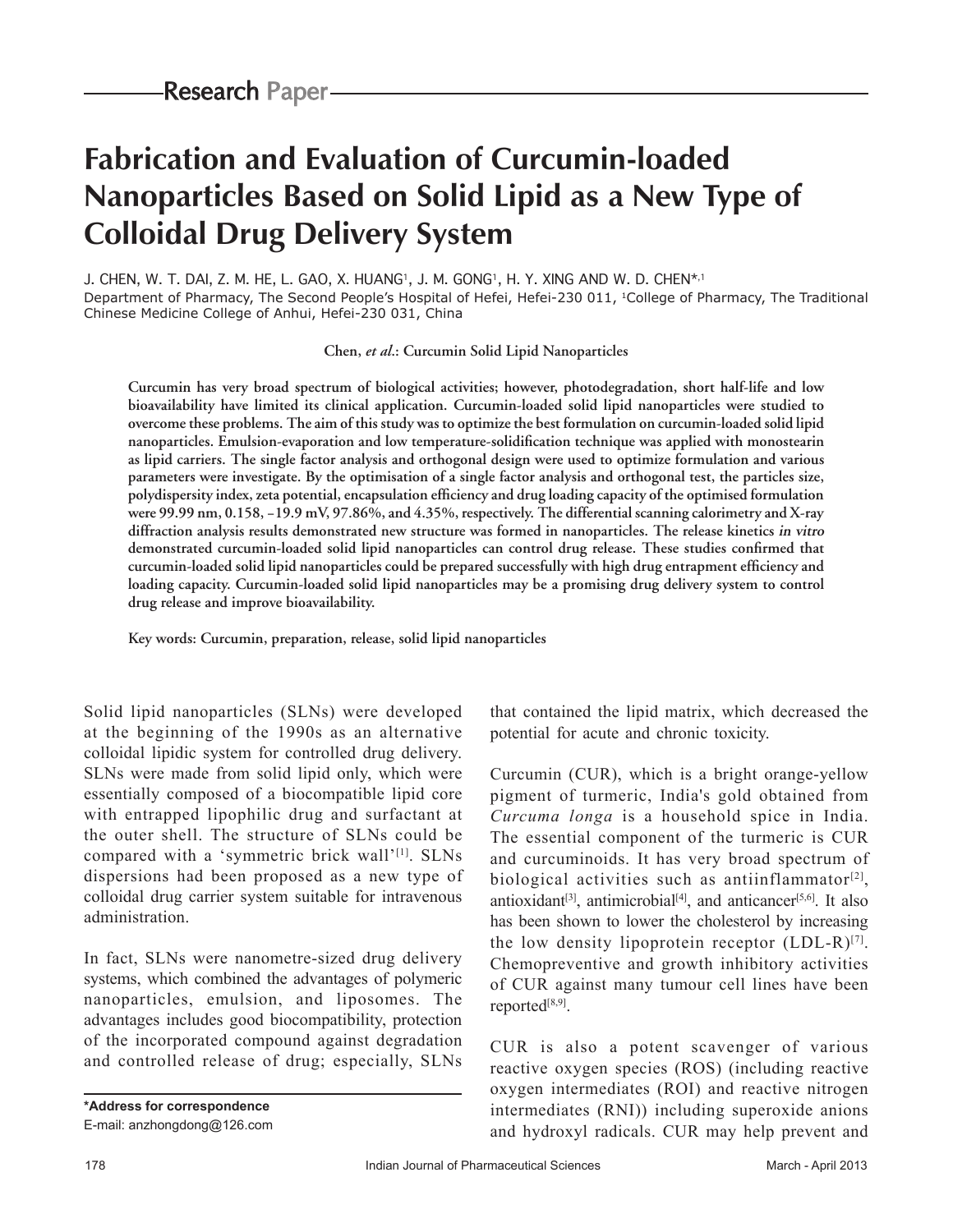treat patients with Alzheimer's disease by reducing oxidative damage, plaque burden and suppressing specific inflammatory factors<sup>[10,11]</sup>. The ROS has been targeted as 'evil molecules'. In fact, it was the first line of defence against the plethora of intracellular pathogens. CUR is known to increase the phagocytic activity on one hand<sup>[12]</sup>, and decrease the ROI and  $RNI^{[13,14]}$  on the other hand, thereby raising an alarm.

Although CUR has shown a wide range of pharmacological activities, there were also some potential limitations. Photodegradation, short half-life and low bioavailability were major hurdles for the therapeutic use of  $CUR^{[15]}$ .  $CUR$ , with phenolic group and conjugated double bounds, which is unstable in the presence of light and basic pH, degrades within  $30 \text{ min}^{[16,17]}$ . In addition, the poor oral bioavailability was due to its low water solubility under acidic or neutral conditions<sup>[18]</sup>. Various methods have been tried to overcome these bioavailability problems. The aim of the present study was to formulate SLNs to increase photostability and enhance its anticancer activity because it can not only overcome the membrane stability and drug‑leaching, but also reduce the potential toxicity of  $CUR^{[19]}$ .

The first aim of this study was to evaluate and optimize the best formulation by a single factor analysis and orthogonal design. Secondly, the physicochemical properties including morphology, particles size (Z‑ave), polydispersity index (PDI), zeta potential (ZP), encapsulation efficiency (EE) and drug loading (DL) capacity were characterised. Crystal structure of CUR, excipients, physical mixture and lyophilised curcumin‑loaded SLNs (CUR‑SLNs) were also investigated. In addition, the release behaviour of curcumin suspension (CUR‑suspension) and CUR‑SLNs *in vitro* were evaluated to provide research foundation for pharmacokinetics and tissue distribution *in vivo*.

# **MATERIALS AND METHODS**

CUR (>95%) was purchased from Henan Guangye Natural Pigmen Co., Ltd., China. Monostearin (MS) was purchased from Hunan Erkang Pharmaceutical Co., Ltd., China. F68 was obtained from BASF, Germany. T‑80 was purchased from Sonopharm Chemical Reagent Co., Ltd., China. Lecithin was provided by Anhui Fengyuan Pharmaceutical Co.,

Ltd., China. Methanol was of high performance liquid chromatography (HPLC) grade. All other reagents and solvents were of analytical grade.

## **Preparation and lyophilisation of SLNs:**

CUR‑SLNs were prepared by emulsion‑evaporation and low temperature‑solidification technique, which was reported by our study previously<sup>[20]</sup>. Briefly, the lipid phase and the lipophilic surfactant were dissolved in the right amount of organic solvents and heated up to 75° to obtain a homogeneous solution. Following the addition of CUR, the hot lipid phase was dispersed into the aqueous solution of hydrophilic surfactant, heated at the same temperature, by high speed stirring (1000 rpm) (ETS‑D4 stirrer, IKA, Germany) for 2 h to form preemulsion. The resulting hot o/w nanoemulsion was dumped into ice cold distilled water (0°) quickly under mild mechanical for 2 h. CUR‑SLNs were formed by lipid recrystallisation. The blank SLNs were prepared by the same procedure without adding CUR. The SLNs formulation was previously optimised by a single factor analysis and orthogonal design.

Mannitol at a concentration of 4% w/w as cryoprotectant was used in the freeze‑drying process. The SLNs dispersion were prefrozen using an ultra‑cold freezer (MDF‑382E, SANYO, Japan) at −80° for 24 h, and then were transferred to the freeze‑dryer (LGJ 0.5, Beijing, China) for 72 h. The SLNs powder was collected for further experiment.

## **Transmission electron microscope:**

The morphology of the nanoparticles was observed by transmission electron microscope (TEM, TECNAI 10, Philips, Dutch). One drop of nanoparticles was placed on copper grids and negatively stained with 2% phosphotungstic acid for 30 s. Then it was dried at room temperature for about half an hour before loading on sample into equipment.

## **Mean Z‑ave and ZP analysis:**

Z‑ave, PDI and ZP were determined by photon correlation spectroscopy with Zetasizer (Nano ZS90, Malvern, UK) at 25°, after appropriate dilution with ultra pure water. For Z‑ave analysis, disposable polystyrene cells were used, whereas disposable plain folded capillary zeta cells were required for ZP analysis.

#### **Encapsulation parameters:**

The EE and DL capacity of CUR in SLNs were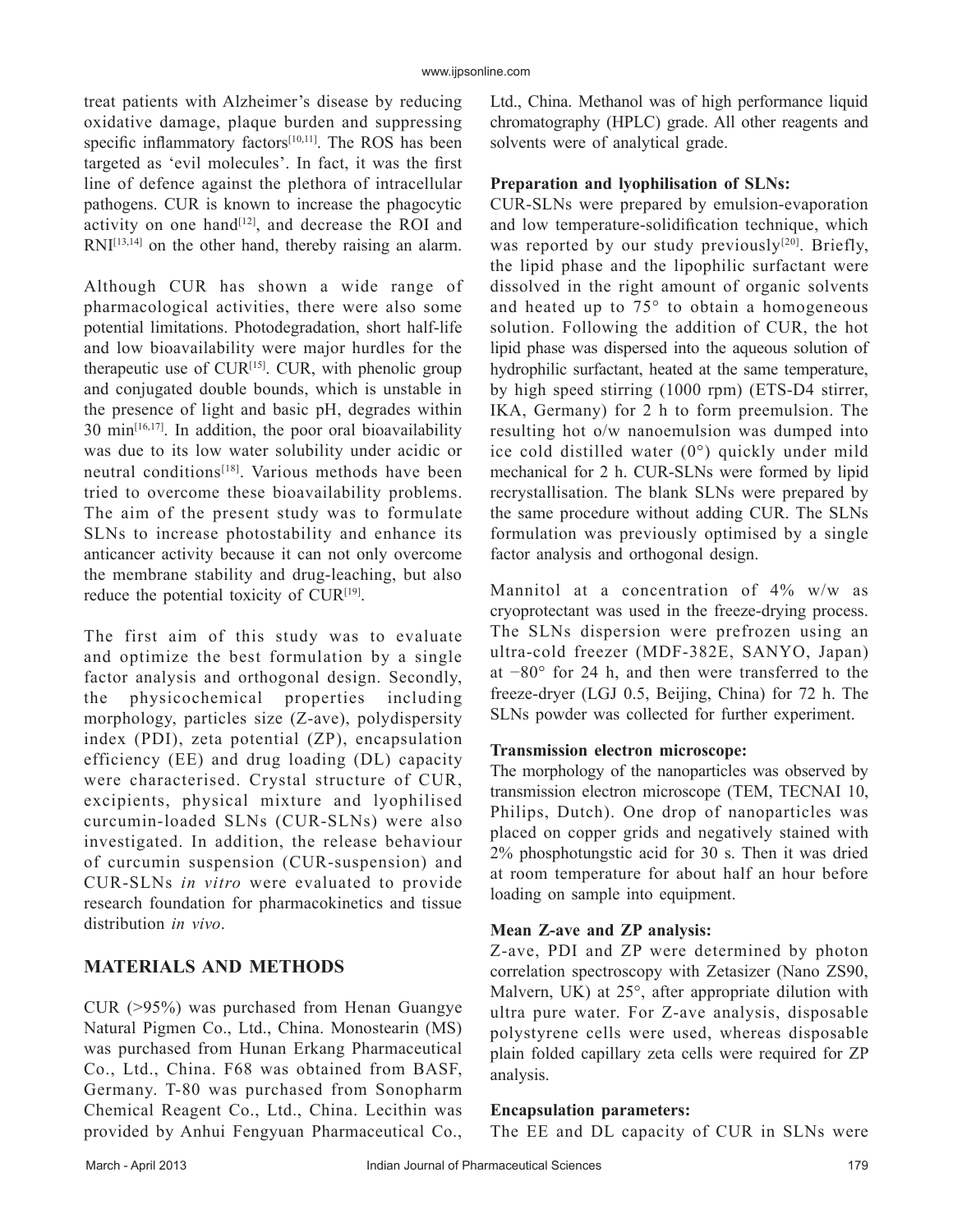assessed indirectly. The free CUR (nonencapsulated) and total CUR in nanoparticles suspension were determined by reverse-phase high-performance liquid chromatography (RP‑HPLC, LC‑15C, Shimadzu, Japan). The RP‑HPLC system consisted of a reverse phase Cosmosil C18 column (4.6 mm×250 mm, 5 μm) with a UV detector set at 430 nm. The mobile phase consisted of acetonitrile: 4% glacial acetic acid  $(60:40, v/v)$  and the flow rate was 1.0 ml/min. The column temperature was 30° and the typical injection volume was 20 μl. The calibration curve was linear as A=243433C−68007 over the range of  $0.05-40 \mu g/ml$   $(n=8)$  with a correlation coefficient of r=0.9998 (where A=peak area and C=Cur concentration).

Free CUR was removed by ultrafiltration/ centrifugation technique using Amicon Ultra‑4 ultrafiltration device (molecular weight cutoff was 100 K, Millpore, USA). The sample was added into Amicon Ultra-4 ultrafiltration device after diluting suitably with purified water and centrifuged at 3500 rpm for 30 min (LC‑4016 centrifuge, Anhui, China). The filtrate was removed and determined by RP‑HPLC as free CUR. The sample was diluted suitably and demulsified by methanol, which was subjected to ultrasound (KQ-300B, Kunshan, China) for 5 min to make drug free from nanoparticles completely. The sample was determined by RP‑HPLC as total CUR. The EE and DL of CUR in SLNs were calculated by the equations<sup>[21]</sup> as,  $EE=(W_{total}$  $W_{\text{free}}/W_{\text{total}}$ )×100% and DL=[( $W_{\text{total}}$ – $W_{\text{free}}/W_{\text{total}}$ –  $W_{\text{free}}+W_{\text{lipid}}$ ]×100%, where W<sub>total</sub>, W<sub>free,</sub> W<sub>lipid</sub> were the weight of total drug in system, weight of free drug in filtrate and weight of lipid added in system, respectively.

## **Differential scanning calorimetry:**

Thermograms of CUR, monostearin, F68, lecithin, their physical mixture and lyophilised CUR‑SLNs were recorded using DSC8222e (Mettler Toledo, Switzerland). The samples were weighed into an aluminium pan and then sealed with a pinhole-pierced cover. The heating curves of DSC were recorded at a scan rate of  $10^{\circ}/\text{min}$  from 30 to 250°.

## **X‑ray diffraction:**

The X-ray diffraction (XRD) analysis were performed on CUR, monostearin, F68, lecithin, their physical mixture and lyophilised CUR‑SLNs to conduct crystalline structure of samples. The X-ray diffractometer (D‑5005, Siemens, Karlsruhe, Germany) was used. Diffractograms were performed from the initial angle  $2\theta=3^\circ$  to the final angle  $50^\circ$  with a Cu Kα radiation source. The obtained data were collected with a step width of 0.02°.

#### *In vitro* **release studies:**

The drug release of CUR-suspension and CUR-SLNs were determined using dialysis bag technique in phosphate buffer saline (pH 7.4) containing 0.5% T-80. An aliquot of 4 ml CUR-suspension and CUR‑SLNs were sealed in a dialysis bag (molecular weight cutoff was 10,000 Da, Spectrum Medical Industries Inc., USA) and immersed in 200 ml of preheated release medium. The release was conducted in stirring paddle set at 100 rpm and 37°. At predetermined time intervals, 2 ml of the sample was withdrawn and replaced with the same amount of fresh release medium. The amount of Cur released from the nanoparticles was determined by RP‑HPLC method as described previously for the measurement of EE. Each releasing experiment was performed in triplicate.

## **RESULTS AND DISCUSSION**

The TEM technique was performed in order to confirm the formation and morphology of lipid nanoparticles. The measurements (fig. 1) showed that nanoparticles were prepared successfully in the shape of similar spherical structure. The diameter of nanoparticles was about 100 nm.

In order to investigate the influence of different factors on the quality of nanoparticles, single factor experiment was studied and three levels were selected in every factor. In other words, one factor of prescription was changed and the remaining factors



**Fig. 1: Transmission electron microscopy photography of curcuminloaded solid lipid nanoparticles.**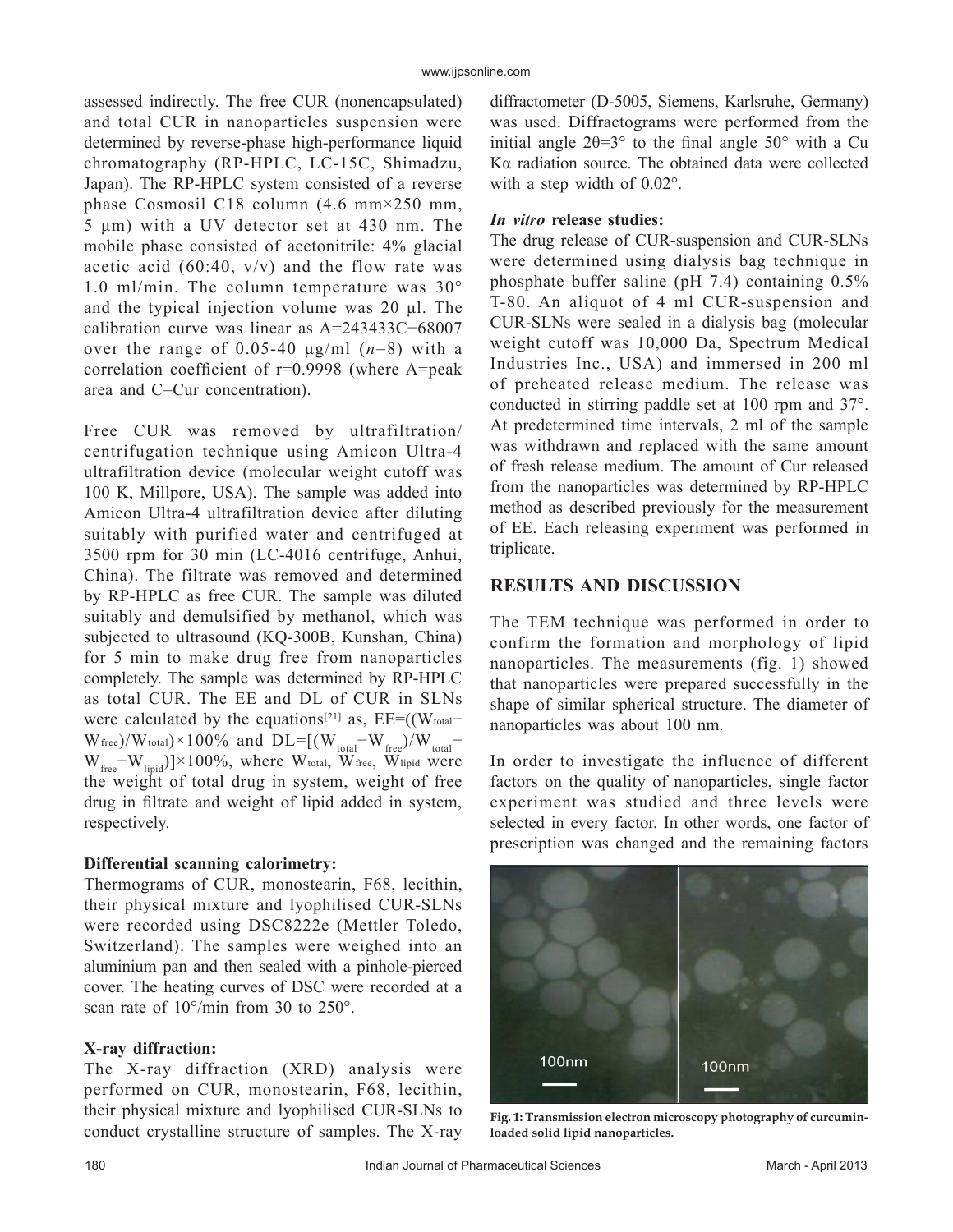www.ijpsonline.com

| TABLE 1: FORMULATIONS FOR THE PREPARATION OF CUR-SLNS |  |
|-------------------------------------------------------|--|
|-------------------------------------------------------|--|

| Sample<br>number | The ratio of the<br>drug to lipid | The total amount<br>of active agent (%) | The ratio<br>of F68:T80 | The amount of<br>lecithin (mg) | The time of<br>emulsification<br>(h) | The time of<br>solidification<br>(h) | Organic phase<br>(acetone: ethanol) |
|------------------|-----------------------------------|-----------------------------------------|-------------------------|--------------------------------|--------------------------------------|--------------------------------------|-------------------------------------|
| $1 - 1$          | 1:50                              | 3.6                                     | 2:1                     | 150                            | $\overline{2}$                       | $\overline{2}$                       | 2:1                                 |
| $1 - 2$          | 1:20                              | 3.6                                     | 2:1                     | 150                            | 2                                    | 2                                    | 2:1                                 |
| $1 - 3$          | 1:5                               | 3.6                                     | 2:1                     | 150                            | 2                                    | 2                                    | 2:1                                 |
| $2 - 1$          | 1:20                              | 1.2                                     | 2:1                     | 150                            | 2                                    | 2                                    | 2:1                                 |
| $2 - 2$          | 1:20                              | 3.6                                     | 2:1                     | 150                            | $\overline{2}$                       | 2                                    | 2:1                                 |
| $2 - 3$          | 1:20                              | $6.0$                                   | 2:1                     | 150                            | 2                                    | 2                                    | 2:1                                 |
| $3 - 1$          | 1:20                              | 3.6                                     | 2:1                     | 150                            | 2                                    | 2                                    | 2:1                                 |
| $3 - 2$          | 1:20                              | 3.6                                     | 1:1                     | 150                            | 2                                    | 2                                    | 2:1                                 |
| $3 - 3$          | 1:20                              | 3.6                                     | 1:2                     | 150                            | 2                                    | 2                                    | 2:1                                 |
| $4 - 1$          | 1:20                              | 3.6                                     | 2:1                     | 50                             | 2                                    | 2                                    | 2:1                                 |
| $4 - 2$          | 1:20                              | 3.6                                     | 2:1                     | 150                            | $\overline{2}$                       | 2                                    | 2:1                                 |
| $4 - 3$          | 1:20                              | 3.6                                     | 2:1                     | 450                            | 2                                    | 2                                    | 2:1                                 |
| $5 - 1$          | 1:20                              | 3.6                                     | 2:1                     | 150                            |                                      | 2                                    | 2:1                                 |
| $5 - 2$          | 1:20                              | 3.6                                     | 2:1                     | 150                            | 2                                    | 2                                    | 2:1                                 |
| $5 - 3$          | 1:20                              | 3.6                                     | 2:1                     | 150                            | 3                                    | 2                                    | 2:1                                 |
| $6 - 1$          | 1:20                              | 3.6                                     | 2:1                     | 150                            | $\overline{2}$                       | 0.5                                  | 2:1                                 |
| $6 - 2$          | 1:20                              | 3.6                                     | 2:1                     | 150                            | 2                                    |                                      | 2:1                                 |
| $6 - 3$          | 1:20                              | 3.6                                     | 2:1                     | 150                            | 2                                    | 2                                    | 2:1                                 |
| $7 - 1$          | 1:20                              | 3.6                                     | 2:1                     | 150                            | $\overline{2}$                       |                                      | 0:3                                 |
| $7 - 2$          | 1:20                              | 3.6                                     | 2:1                     | 150                            | 2                                    | 2                                    | 1:2                                 |
| $7 - 3$          | 1:20                              | 3.6                                     | 2:1                     | 150                            | 2                                    | 2                                    | 2:1                                 |

CUR-SLNS= Curcumin-loaded solid lipid nanoparticles

#### **TABLE 2: PROPERTIES OF RESULTANT CUR-SLNS**

| Sample number | EE (%)           | DL (%)          | $Z$ -ave $(nm)$   | PDI               | ZP(mV)            |
|---------------|------------------|-----------------|-------------------|-------------------|-------------------|
| $1 - 1$       | 98.42±0.42       | $2.14 \pm 0.23$ | 95.89±6.65        | $0.133 \pm 0.018$ | $-18.67 \pm 0.55$ |
| $1 - 2$       | 97.07±0.56       | $3.32 \pm 0.42$ | 101.42±6.79       | $0.216 \pm 0.020$ | $-17.80 \pm 0.26$ |
| $1 - 3$       | 95.24±0.84       | 13.40±0.98      | 336.97±7.42       | $0.858 \pm 0.021$ | $-17.27 \pm 0.21$ |
| $2 - 1$       | 97.54±0.58       | $3.30 \pm 0.21$ | 295.20±7.19       | $0.858 \pm 0.146$ | $-17.10\pm0.75$   |
| $2 - 2$       | 97.07±0.56       | $3.32 \pm 0.42$ | 101.42±6.80       | $0.216 \pm 0.020$ | $-17.80 \pm 0.26$ |
| $2 - 3$       | 96.96±0.65       | $3.37 \pm 0.18$ | 87.16±6.78        | $0.229 \pm 0.020$ | $-18.90\pm0.55$   |
| $3 - 1$       | 97.07±0.56       | $3.32 \pm 0.42$ | 101.42±6.80       | $0.216 \pm 0.020$ | $-17.80 \pm 0.26$ |
| $3 - 2$       | 97.42±0.74       | $4.18 \pm 0.36$ | $95.57 \pm 6.17$  | $0.193 \pm 0.035$ | $-19.60 \pm 0.26$ |
| $3 - 3$       | $97.42 \pm 0.58$ | $4.32 \pm 0.28$ | 92.97±6.00        | $0.182 \pm 0.024$ | $-16.10\pm0.53$   |
| $4 - 1$       | $97.81 \pm 0.63$ | $3.83 \pm 0.36$ | $70.67 \pm 3.30$  | $0.322 \pm 0.035$ | $-18.37 \pm 0.23$ |
| $4-2$         | 97.07±0.56       | $3.32 \pm 0.42$ | 101.42±6.80       | $0.216 \pm 0.020$ | $-17.80+0.26$     |
| $4 - 3$       | 97.75±0.78       | $3.58 \pm 0.18$ | $113.83 \pm 6.42$ | $0.259 \pm 0.019$ | $-19.30 \pm 0.20$ |
| $5 - 1$       | 97.06±0.35       | $4.13 \pm 0.17$ | 109.67±5.69       | $0.245 \pm 0.020$ | $-10.07+0.46$     |
| $5 - 2$       | 97.07±0.56       | $3.32 \pm 0.42$ | 101.42±6.80       | $0.216 \pm 0.020$ | $-17.80 \pm 0.27$ |
| $5 - 3$       | $97.62 \pm 0.55$ | $3.65 \pm 0.29$ | $102.17 \pm 6.38$ | $0.208 \pm 0.008$ | $-19.13\pm0.19$   |
| $6 - 1$       | $97.29 \pm 0.43$ | $3.78 \pm 0.47$ | $99.82 \pm 6.13$  | $0.232 \pm 0.009$ | $-16.43\pm0.15$   |
| $6 - 2$       | 97.19±0.72       | $3.61 \pm 0.59$ | $90.68 \pm 6.23$  | $0.196 \pm 0.013$ | $-21.4 \pm 1.04$  |
| $6 - 3$       | 97.07±0.56       | $3.32 \pm 0.42$ | 101.42±6.80       | $0.216 \pm 0.020$ | $-17.80 \pm 0.27$ |
| $7 - 1$       | 94.24±0.39       | $3.02 \pm 0.38$ | $86.32 \pm 3.43$  | $0.143 \pm 0.023$ | $-19.77 \pm 1.04$ |
| $7 - 2$       | 95.67±0.47       | $3.22 \pm 0.37$ | 85.54±5.09        | $0.145 \pm 0.012$ | $-19.17 \pm 0.76$ |
| $7 - 3$       | 97.07±0.56       | $3.32 \pm 0.42$ | 101.42±6.80       | $0.216 \pm 0.020$ | $-17.80 \pm 0.27$ |

EE=encapsulation efficiency, DL=drug loading, Z‑ave=particles size, PDI=polydispersity index, ZP=zeta potential, SD=standard deviation. Data represented as mean±SD (*n*=3), CUR-SLNS= Curcumin-loaded solid lipid nanoparticles

were unchanged in each group of experiments. Z-ave, PDI, ZP, EE and DL capacity were as evaluation criteria. Photon correlation spectroscopy was applied to obtain accurate data on nanoparticles and Z‑ave, PDI and ZP were obtained. EE and DL capacity were determined by RP‑HPLC. The specific composition and results of formulations are shown in Tables 1 and 2.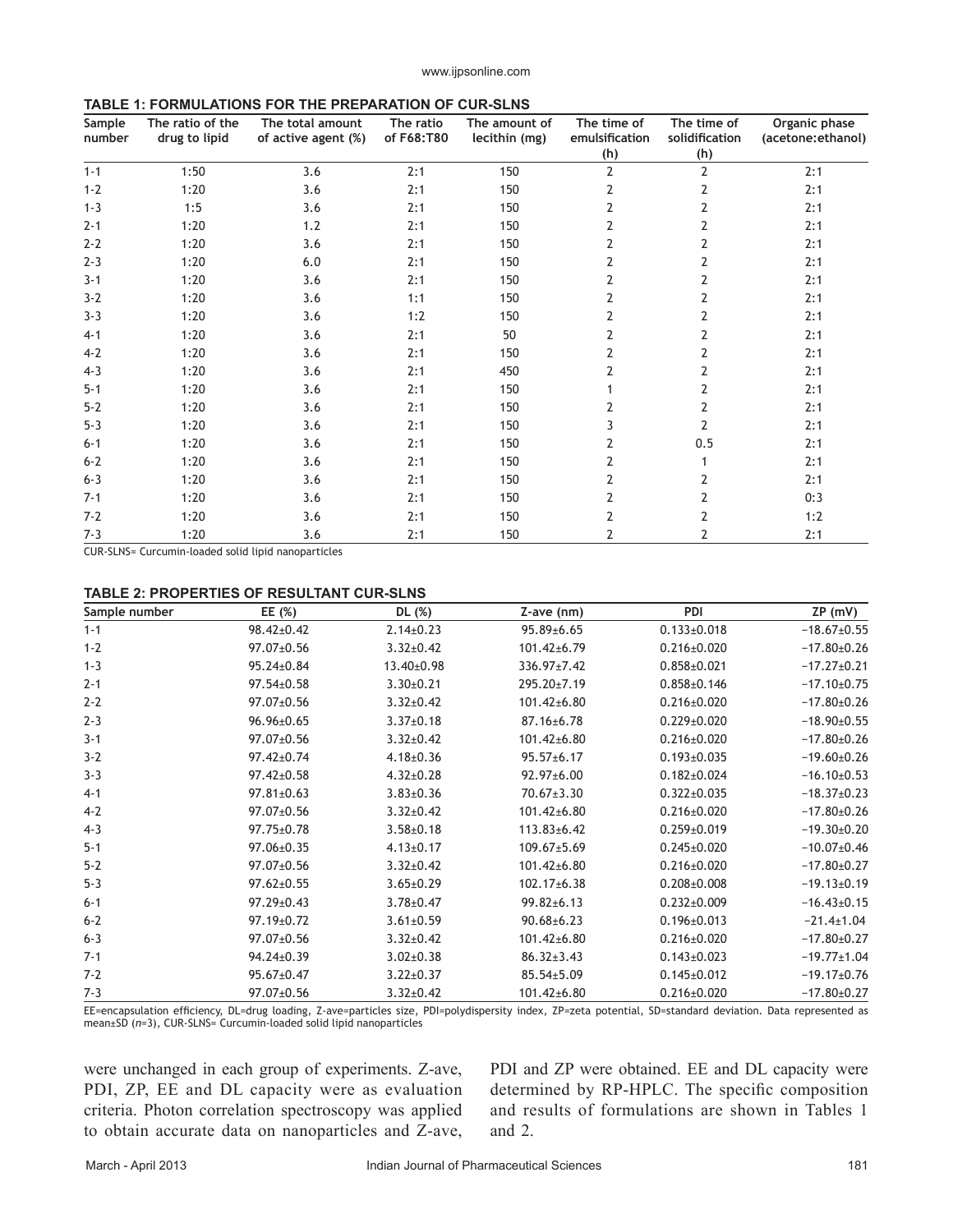Table 2 shows that EE and DL capacity were ranged from 94.24 to 98.42% and from 2.14 to 13.40%, respectively. The mean Z‑ave was approximately 100 nm with a narrow PDI for all developed formulations, which were in agreement with TEM results. Z*P* values was in the range −10.07 mV to −21.4 mV providing good physical stability to the formulations within a period of time.

As indicated by the sample 1 in Table 2, the ratio of the drug to lipid and the organic phase had a greater impact on EE and DL capacity. The DL capacity was improved significantly by increasing ratio of the drug to lipid; however, EE decreased thereon. The organic phase with 1 ml ethanol and 2 ml acetone had higher EE and DL capacity. From the sample nos. 1, 2, 4 and 7 in Table 2, we could see Z‑ave and PDI were closely related to the ratio of the drug to lipid, the total amount of active agent, the amount of lecithin and the organic phase. Z‑ave and PDI were increased with more drugs. Higher proportion of active agent showed smaller Z‑ave and narrow PDI. It may be because the nanoemulsion was emulsified completely with more active agent. The ZP of all developed formulations revealed that different formulations had no significant difference except sample 5-1 with low absolute ZP. The result of sample 5‑1 implied nanoparticles emulsion had poor stability, which was attributed to the small amount of lecithin and short emulsification time.

Based on the results of a single factor analysis, ratio of the drug to lipid, total amount of active agent, amount of lecithin, and organic phase were selected as main factors affecting the quality of nanoparticles and three levels were set in each factor according to orthogonal test  $L9(3<sup>4</sup>)$  table. The evaluation criterion was the same as the single factor test. The Z-ave, PDI, ZP, EE, and DL capacity of the optimised formulation were 99.99 nm, 0.158, −19.9 mV, 97.86% and 4.35%, respectively.

DSC and XRD were applied to understand polymorphic state and structure of nanoparticles. From the DSC curves (fig. 2), the single melting endothermic peak of CUR was observed at 183.2° corresponding to its melting point. The melting endothermic peaks of CUR and excipient were visible in the physical mixture (fig. 2). However, the melting endothermic peaks of lyophilised CUR‑SLNs appeared at 50.5° and 166.8° with the disappearance of melting endothermic peak of CUR, indicating CUR was essentially encapsulated into the lipid with amorphous state (fig. 2). The diffraction pattern exhibited CUR (fig. 3a) had two sharp peaks at  $2\theta=8.78^{\circ}$  and 17.16°, and some peaks of lower intensity. Main reflections of monostearin (fig. 3b) at 2θ=19.85°, 20.62° and F68 (fig. 3c) at 2θ=19.08°, 23.26° were also found. These results indicated the crystalline nature of CUR, monostearin and F68. The diffraction characterised peaks appeared in the physical mixture (fig. 3e). In contrast, the absence of these characteristics reflections in lyophilised CUR‑SLNs (fig. 3f) demonstrated the total solubilisation of drug within the lipid phase. XRD data were in good agreement with the results depicted by DSC measurement.

The release profile of CUR-suspension and CUR‑SLNs *in vitro* were studied. Because of



**Fig. 2: Differential scanning calorimetry thermograms.**

Curcumin (A), monostearin (B), F68 (C), lecithin (D), physical mixture (E), and lyophilised CUR-SLNs powders (F), T=temperature (°).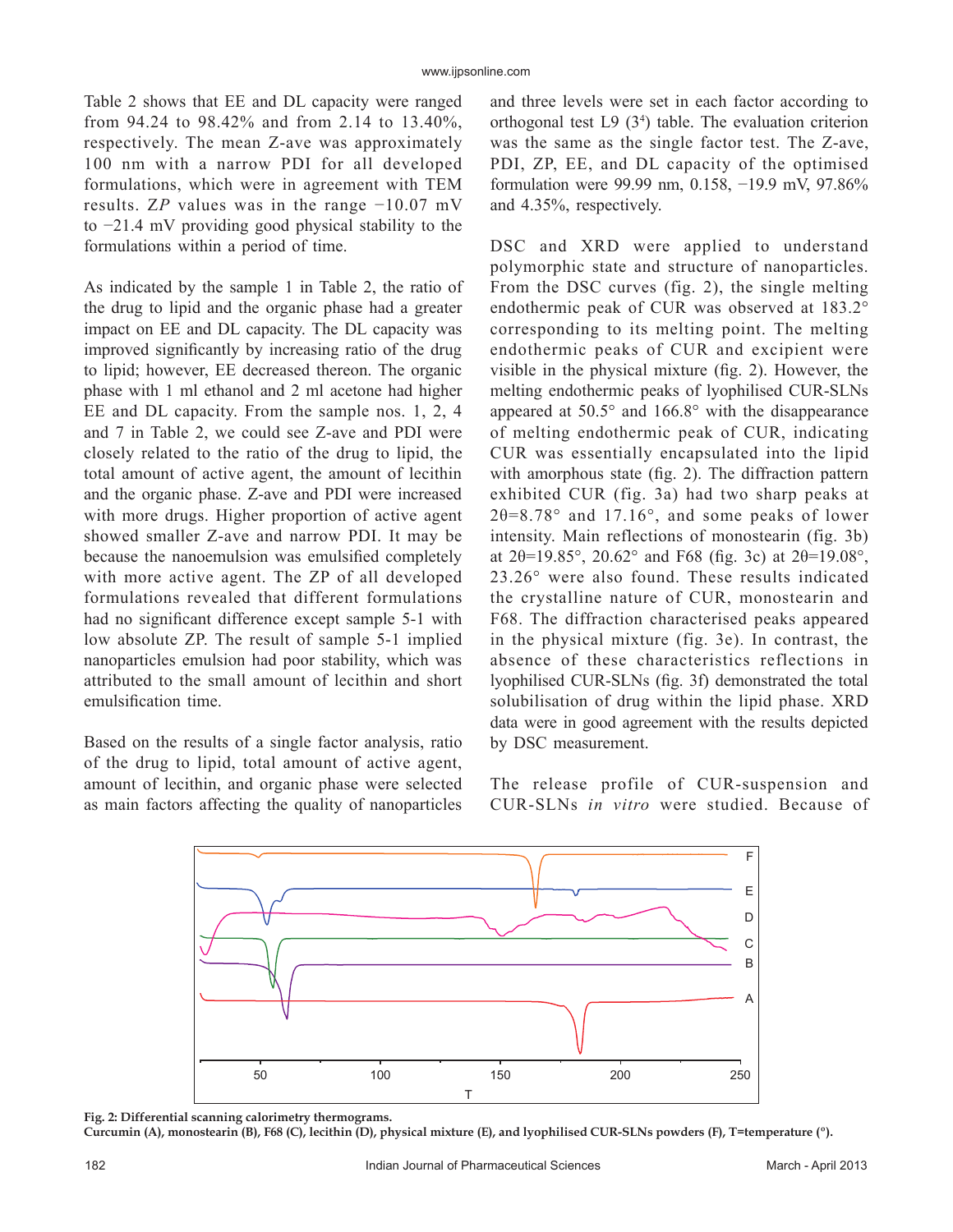www.ijpsonline.com



**Fig. 3: The X-ray diffraction patterns.**

**Curcumin (A), monostearin (B), F68 (C), lecithin (D), physical mixture (E) and lyophilised CUR-SLNs powders (F).**



**Fig. 4:** *In vitro* **drug release profiles of curcumin and CUR-SLNs. —— represents the release profile of curcumin; —■— represents the release profile of CUR-SLNs,** *n***=3.**

the low solubility of CUR in water, phosphate buffer saline (pH 7.4) containing 0.5% T‑80 was selected as release medium. As shown in fig. 4, the CUR‑suspension showed quick release with a cumulative release 35.05% at 24 h and 97.47% at 84 h. The release data were fitted to Niebergull model with equation as  $(1-Q\%)^{1/2}=-0.0113t+1.0178$ . However, the CUR‑SLNs was released slowly at initial, only 7.8% at 24 h. The release rate increased after 24 h and gradually level off. The release kinetics of CUR‑SLNs was fitted to Niebergull equation, described as  $(1-Q\%)^{1/2}=-0.0089t+1.0415$ . The release profile was explained that some drug existed in the exterior lipid layer of the nanoparticles. The high drug concentration near the surfactant-lipid boundary resulted from the diffusion of CUR during nanoparticles. A sustained release of CUR was because the shear stress of agitation demolished the surfactant layer on CUR‑SLNs. Therefore, the decomposition of integrated structure of the lipid core controlled the release rate of CUR<sup>[22,23]</sup>.

CUR‑SLNs were prepared successfully with lipid as the carrier by emulsion‑evaporation and low temperature‑solidification technique. The formulations were optimised by the single factor analysis and orthogonal design. The obtained SLNs was suspension of nanosized homogeneous nanoparticles with high EE and DL capacity. ZP values results suggested that prepared nanoparticles provided good physical stability within a period of time. The results of DSC and XRD analysis demonstrated drug had been encapsulated or absorbed by lipid carriers. The release experiments *in vitro* exhibited CUR‑SLNs can delay drug release comparing with CUR-suspension. Therefore, SLNs would provide highly desirable physicochemical characteristics as a new type of colloidal drug delivery systems of lipophilic drug as CUR. The profile of tissue distribution and pharmacokinetics *in vivo* are being researched in our present experiments, which will be reported in the near future.

#### **REFERENCES**

- 1. Müller RH, Shegokar R, Keck CM. 20 years of lipid nanoparticles (SLN and NLC): Present state of development and industrial applications. Curr Drug Discov Technol 2011;8:207-27.
- 2. Nair HB, Sung B, Yadav VR, Kannappan R, Chaturvedi MM, Aggarwal BB. Delivery of antiinflammatory nutraceuticals by nanoparticles for the prevention and treatment of cancer. Biochem